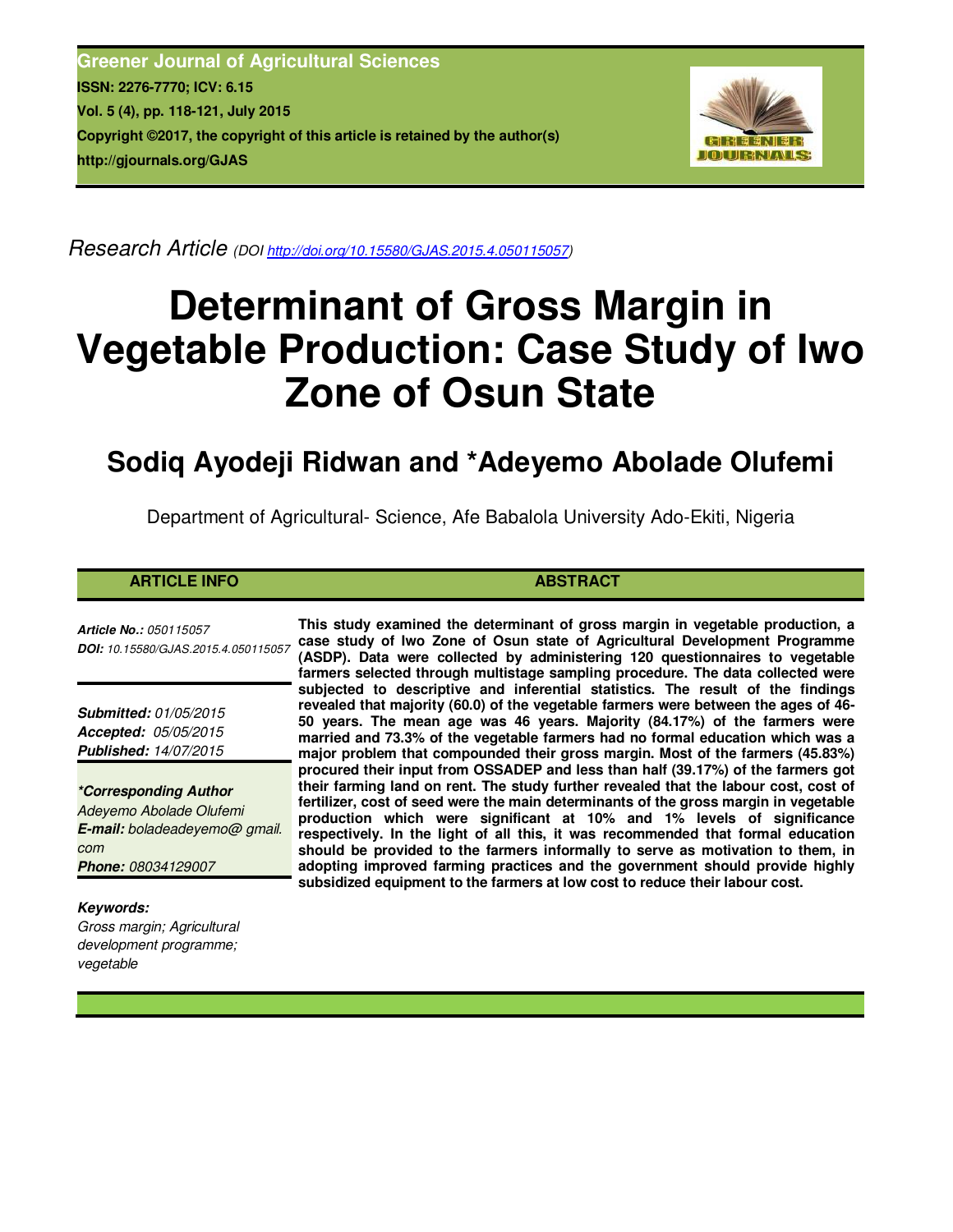# **1. INTRODUCTION**

Nigeria has a population of over 100 million people and about 93 million hectares of land, making it predominantly an agrarian country (NPC, 1992). Moreover, about 70% of its population engage in agriculture, yet the country is not self sufficient in food production (Obasi *et al*, 2000). It is however important that farmers continually seek increase in productivity and farm gross margin despite enormous challenges bedeviling their production. Government and Nongovernmental organizations remain strong hold in salvaging the Nigerian farmers' state, especially vegetable farmers, who offer vitamins and plant protein to households in the country. Consumption of fruit and leafy vegetables in many regions of the developing countries is however, a persistent phenomenon in the food consumption pattern survey (Agricultural and Consumer Protection). According to Tsoho *et al* (2002), majority of vegetable farmers are small holders of land acquired mainly through inheritance. Various constraints perceived by farmers include; non-availability of credit and low produce prices among others. This holds potential of low turnover on income and production in the coming season; this implies that when the quantity of planting materials increased the output of their vegetable would also increase (Udoh et al, 2007).

The productions of vegetables are affected by the in availability of the necessary resources at farmer's disposal, most especially land which are mostly acquired through inheritance by farmers (Salan et al, 2012). This has in turns been having negative effect on the income of the farmers.

Furthermore, most arable crop farmers are dominated by female farmers (Udoh et al, 2012) and this makes the production of vegetable to be small and non-attractive.

In Asian countries Indonesia in particular, as one of the biggest vegetable production country compare to other countries Asian countries vegetable production in Indonesian is of good quality and in high production (FAO, 2002).

Various constraint encountered by the farmers include low produce price, high cost of improved inputs, non availability of land, pest and diseases which possibly may impact negatively on the farmers input used in production.

This study intends to achieve the following specific objectives: **-** 

- 1) To examine the socio-economic characteristics of the vegetable farmers
- 2) To determine the determinant of gross margin among the vegetable farmers in the study area.

## **2. MATERIALS AND METHODS**

The study area is Iwo zone of Osun State Agricultural Development Programme (ADP). There are seven local government area in the zone namely; Iwo, Irewole, Ejigbo, Ayedire, Ayedaade, Isokan, Ola-Oluwa. The vegetable farmers are concentrated in the rural areas of the zone. Iwo zone has an area of 245 $km^2$  and a population of 120,919 people (NPC, 2006). People of Iwo zone are primarily of Yoruba descent and the zone's primary economic activity is agriculture with the primary crops being cocoa, yam, corn, cassava and vegetable. The geographical and topographical characteristics of the zone favor vegetable production.

**Sample and Data Collection**: Multistage sampling technique was employed in the selection of representative sample for the study. The first stage involves the random selection of Iwo Zone from Three (3) Agricultural Zones in Osun State. The second stage involves the simple random selection of three (3) local governments namely: Iwo, Oladuwa, and iyedire local government areas. Six farming communities were randomly selected from each of the local government areas (Olubooku, Feesu, Idiobi, Asipa, Afiku, Telemu). Twenty Agricultural Development Programme (ADP) farmers were selected from each community, to make up one hundred and twenty (120) sampled farmers. Structured interview schedule was used to obtain information from farmers.

**Analytical Technique:** The data collected were analyzed using descriptive statistics (frequency distribution and percentages) for the socio economic characteristics of vegetable farmers. Also, multiple regression analysis was used to identify the determinant of gross margin among the vegetable farmers in the study area.

## **3. RESULTS AND DISCUSSION**

One of the objectives of the study is to examine the socio economic characteristics of the vegetable farmers in the study area. The selected socio economic factors that were considered are Age, Marital Status, Farming experience, years of formal education, land acquisition. They are discussed below;

Table 1 shows that majority of the vegetable farmers are between the age of 46-55 years, with a mean age of 46 years. This means that majority of the farmers are middle aged. Most of the vegetable (84.17%) farmers are married meaning that many of the farmers involve their spouses and children for labour in vegetable farming. Formal education among the vegetable farmers is low. Most of the farmers don't have formal education (73.3%) while only few have (26.7%) formal education. These results are in line with the findings of Busari and Omonone (2010) that there is low level of education among small scale farmers. Most of the vegetable farmers (45.83%) procure their input from Osun State Agricultural Development Project. This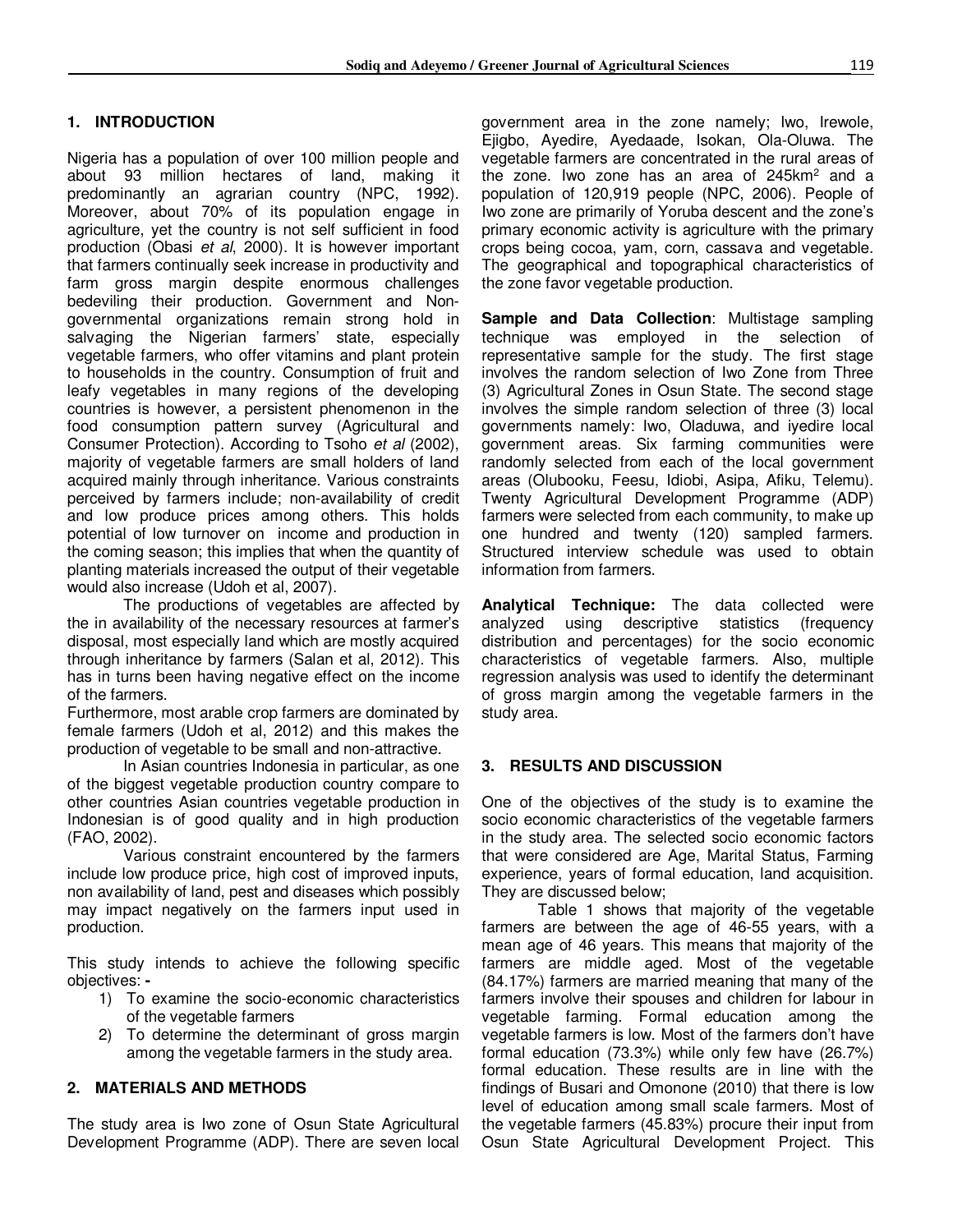shows that the farmers have access to quality inputs used in their production. Less than half (39.17%) of the vegetable farmers obtain their land by rentage for their production. Rent as the most common means of getting land by the farmers which can likely be one of the determinants of their gross margin. Since their income would be shared between the vegetable farmers and owners of land.

Table 2 shows the result of the regression analysis. In table 2, the coefficient of farm size  $(X_1)$  is positive and statistically insignificant, showing that the farm size is positive related to gross margin from vegetable production. The coefficient of years of labour  $cost$  ( $X_2$ ) is positive and it is statistically significant at 10% this implies that this variable is directly related to

gross margin from vegetable production as more of labour is utilized, gross margin from vegetable production also increase. Similarly, the coefficient cost of equipment  $(X_3)$  is negative and it is statistically insignificant. This means that cost of equipment is inversely related to gross margin from vegetable production. The coefficient of fertilizer cost  $(X_4)$  has positive sign and it is significant at 1% level. This means that the cost of fertilizer is a positive determinant of gross margin from vegetable production. The coefficient of cost of seed  $(X_5)$  has a positive sign and it is significant at 1% level. This result indicated that cost of seed is a strong determinant of gross margin from vegetable production. The coefficient is also directly related to gross margin from vegetable production.

| Variable                | <b>Frequency</b> | Percentage (%) |  |
|-------------------------|------------------|----------------|--|
| Age (Years)             |                  |                |  |
| 41-45                   | 7                | 5.83           |  |
| 46-50                   | 72               | 60.00          |  |
| $51 - 55$               | 29               | 24.17          |  |
| 56-60                   | 12               | 10.00          |  |
| <b>Marital Status</b>   |                  |                |  |
| Single                  | 1                | 0.83           |  |
| Married                 | 101              | 84.17          |  |
| Divorced                | 18               | 15             |  |
| <b>Formal Education</b> |                  |                |  |
| 0                       | 88               | 73.3           |  |
| $1 - 6$                 | 20               | 16.7           |  |
| 7-12 above              | 12               | 10             |  |
| <b>Input Source</b>     |                  |                |  |
| Agbeloba                | 39               | 32.5           |  |
| Alayo-cooperative       | 16               | 13.33          |  |
| <b>OSSADEP</b>          | 55               | 45.83          |  |
| Odo-Ori                 | 10               | 8.33           |  |
| Land-source             |                  |                |  |
| Family                  | 20               | 16.6           |  |
| Community               | 12               | 10             |  |
| Rent                    | 47               | 39.17          |  |
| Purchase                | 41               | 34.17          |  |

**Table 1: The Socioeconomic Characteristics of the Respondents**

**Source: Field Survey 2012** 

| <b>Table 2: Result of Multiple Regression</b> |                    |                       |          |             |
|-----------------------------------------------|--------------------|-----------------------|----------|-------------|
|                                               | <b>Coefficient</b> | <b>Standard error</b> | t-value  | Probability |
| $X_1$                                         | 0.122              | 330.731               | 1.498    | 0.136       |
| $X_2$                                         | $0.136***$         | 0.058                 | 1.878    | 0.062       |
| $X_3$                                         | $-0.014$           | 0.155                 | $-0.187$ | 0.852       |
| $X_4$                                         | $0.215*$           | 0.050                 | 2.651    | 0.009       |
| $X_5$                                         | $0.387*$           | 0.127                 | 5.291    | 0.000       |

#### **Source: Field Survey 2012**

\*\*\* Indicate significant level at 10% and \* indicate significant level at 5%  $R^2 = 0.51$